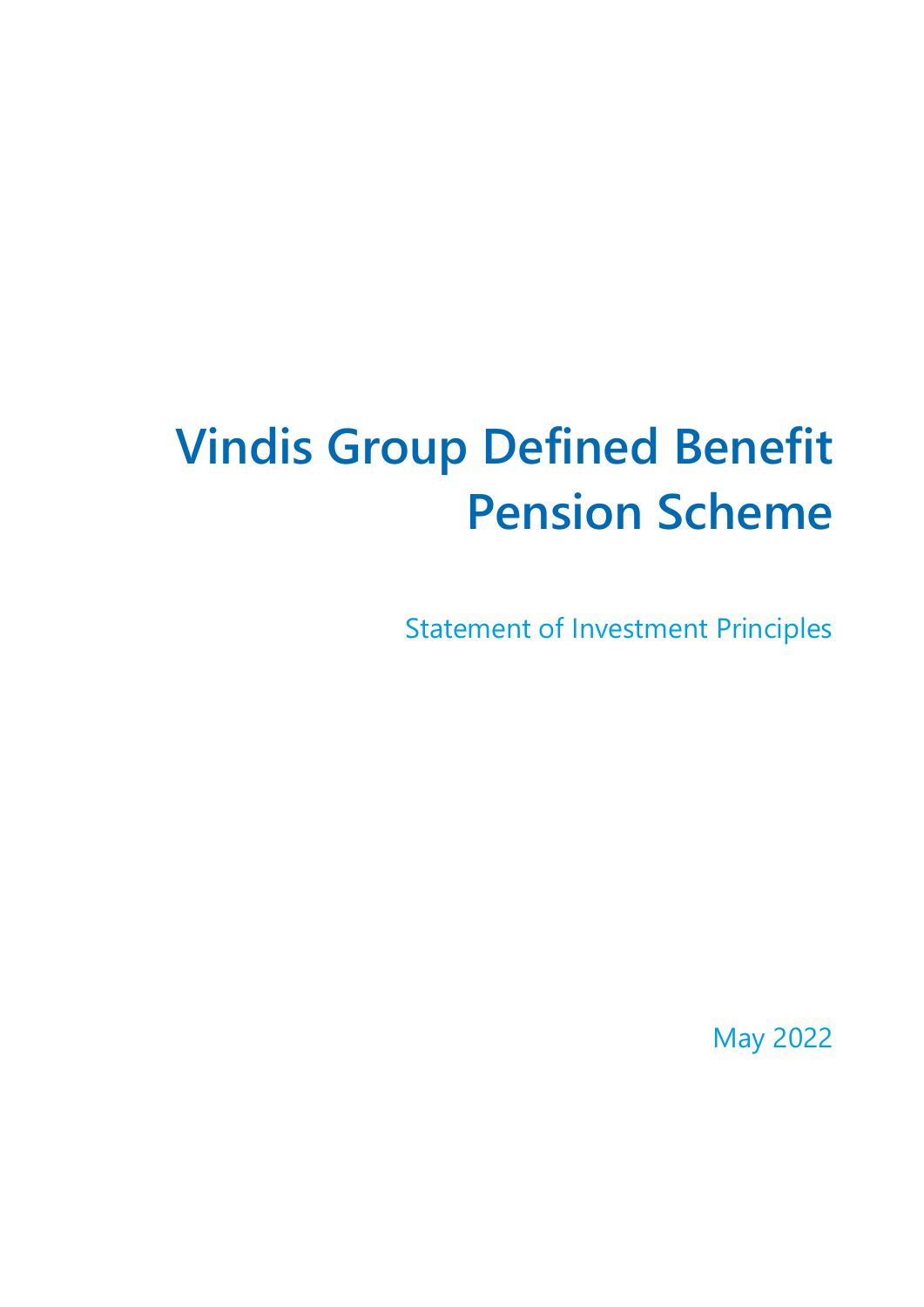# **1. Introduction**

- 1.1. This Statement of Investment Principles has been prepared by the Trustee of the Vindis Group Defined Benefit Pension Scheme (the "Scheme"). The statement sets down the principles governing decisions about investments for the Scheme to meet the requirements of:
	- the Pensions Act 1995, as amended by the Pensions Act 2004; and
	- the Occupational Pension Schemes (Investment) Regulations 2005 as amended by the Occupational Pension Schemes (Investment) (Amendment) Regulations 2010 and incorporates changes as required by The Pension Protection Fund (Pensionable Service);
	- the Occupational Pension Schemes (Investment and Disclosure) (Amendment and Modification) Regulations 2018; and
	- the Occupational Pension Schemes (Investment and Disclosure) (Amendment) Regulations 2019.
- 1.2. In preparing this statement the Trustee has consulted Vindis Group Limited, the Principal Employer, and obtained advice from Barnett Waddingham LLP, the Trustee's investment consultants. Barnett Waddingham is authorised and regulated by the Financial Conduct Authority.
- 1.3. This statement has been prepared with regard to the 2001 Myners review of institutional investment (including subsequent updates), and Scheme Funding legislation.
- 1.4. The Trustee will review this statement at least every three years or if there is a significant change in the policy on any of the areas covered by the statement.
- 1.5. The investment powers of the Trustee is set out in Clause 15 of the Definitive Trust Deed & Rules, dated 6 August 2012. This statement is consistent with those powers.

## **2. Choosing Investments**

- 2.1. The Trustee's policy is to set the overall investment target and then monitor the performance of their managers against that target. In doing so, the Trustee considers the advice of their professional advisers, who they consider to be suitably qualified and experienced for this role.
- 2.2. The day-to-day management of the Scheme's assets is delegated to one or more fund managers. The Scheme's fund managers are detailed in the Appendix to this Statement. The fund managers are authorised and regulated by the Financial Conduct Authority, and are responsible for the selection of underlying securities and other holdings, as well as the exercise of any voting rights.
- 2.3. The Trustee reviews the appropriateness of the Scheme's investment strategy on an ongoing basis. This review includes consideration of the continued competence of the fund managers with respect to performance within any guidelines set. The Trustee will also consult the Employer before amending the investment strategy.

# **3. Investment Objectives**

3.1. The Trustee's main investment objectives are: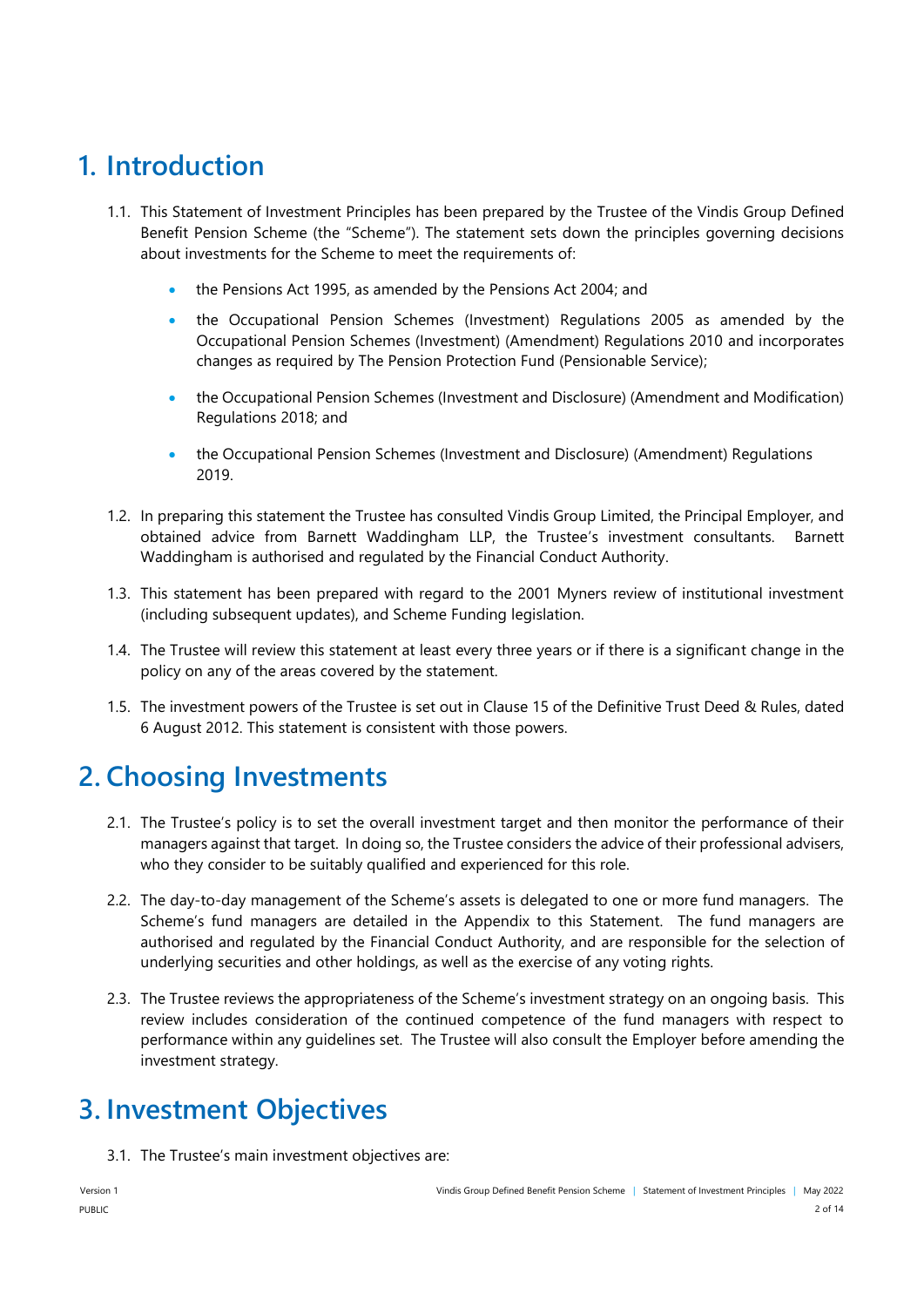- to ensure that they can meet the members' entitlements under the Trust Deed and Rules as they fall due;
- to achieve a long term positive real return on the growth portfolio;
- to invest in assets of appropriate liquidity which will generate income and capital growth to meet the cost of current and future benefits which the Scheme provides;
- to reduce the risk of the assets failing to meet the liabilities over the long term and control the level of funding volatility over the shorter term;
- 3.2. The Trustee is aware of the relationship that exists between the particular investment portfolio that is held and the level of funding of the Scheme's liabilities at any time. The Trustee has obtained exposure to investments that they expect will meet the Scheme's objectives as best as possible.

# **4. Kinds of investments to be held**

- 4.1. The Scheme can invest in a wide range of asset classes including:
- Equities;
- Bonds:
- Cash;
- Property;
- Alternatives, including private equity, commodities, hedge funds, infrastructure, currency, high yield debt and derivatives;
- Annuity policies.
- 4.2. Any investment in derivative instruments is only made to contribute to a reduction in the overall level of risks in the portfolio or for the purposes of efficient portfolio management.
- 4.3. The Trustee monitors the employer-related investment content of their portfolio from time to time, and will take steps to alter this should they discover this to be more than 5% of the portfolio. Typically this check is carried out annually on behalf of the Trustee by the Scheme's auditors.

# **5. The balance between different kinds of investments**

- 5.1. The Scheme invests in assets that are expected to achieve the Scheme's objectives. The allocation between different asset classes is contained within **Appendix 1** to this Statement.
- 5.2. The Trustee considers the merits of both active and passive management for the various elements of the portfolio and may select different approaches for different asset classes. The current arrangements are set out in the **Appendix 1** to this Statement.
- 5.3. From time to time the Scheme may hold cash and therefore deviate from its strategic or tactical asset allocation in order to accommodate for any short term cashflow requirements or any other unexpected items.
- 5.4. The Trustee is aware that the appropriate balance between different kinds of investments will vary over time and therefore the Scheme's asset allocation will be expected to change as the Scheme's liability profile matures.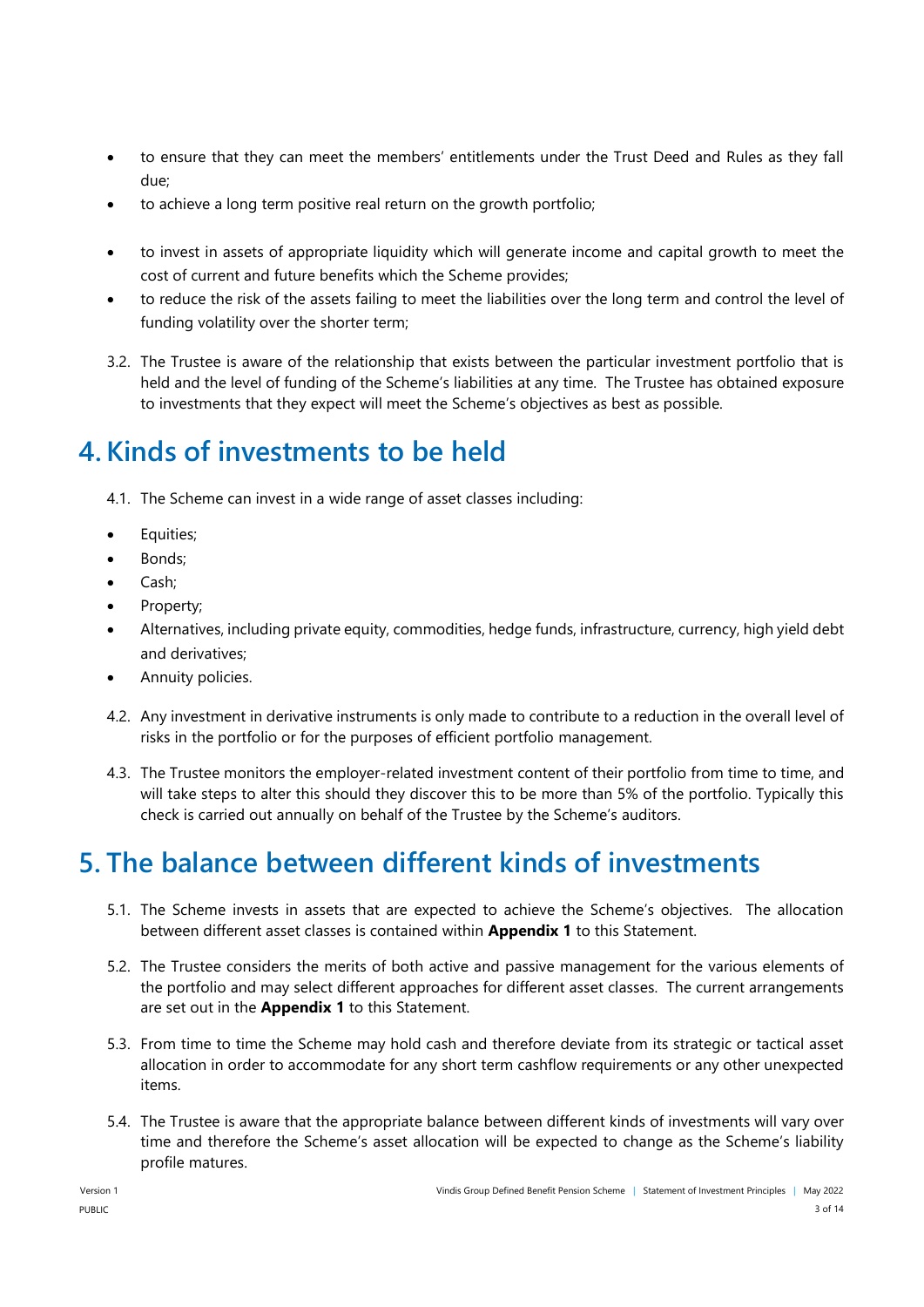## **6. Risks**

6.1. The Trustee has considered the following risks for the Scheme with regard to its investment policy and the Scheme's liabilities:

**Risk versus the liabilities** The Trustee will monitor and review the investment strategy with respect to the liabilities following each actuarial valuation. The investment strategy will be set with consideration of the appropriate level of risk required for the funding strategy as set out in the Scheme's Statement of Funding Principles, taking account of the strength of the employer covenant.

**Asset Allocation risk** The asset allocation is detailed in the **Appendix 1** to this Statement and is monitored on a regular basis by the Trustee.

**Fund manager risk** The Trustee monitors each of the Scheme's fund managers' performance on a regular basis. In addition, the Scheme's investment advisors will meet periodically with each fund manager and make appropriate reports and recommendations to the Trustee. The Trustee has a written agreement with each fund manager, which contains a number of restrictions on how each fund manager may operate.

**Concentration risk** Each fund manager is expected to manage broadly diversified portfolios and to spread assets across a number of individual shares and securities.

**Governance risk** Each asset manager is expected to undertake good stewardship and positive engagement in relation to the assets held. The Trustee monitors these and will report on the managers' practices in their annual Implementation Statement.

**ESG/Climate risk** ESG factors, including climate risk, are potentially financially material to the Scheme's investment outcome over all time periods. The Trustee will continue to develop its policy to consider these, alongside other factors, when selecting or reviewing the Scheme's investments in order to seek to avoid associated losses and benefit from opportunities.

**Loss of investment** The risk of loss of investment by each fund manager and their associated custodian(s) is considered by the Trustee. Each fund manager monitors counterparty credit risk and evaluates counterparty credit quality on a continuous basis.

**Liquidity risk** The Scheme invests in assets such that there is a sufficient allocation to liquid investments that can be converted into cash at short notice given the Scheme's cash flow requirements. The Scheme's administrators assess the level of cash held in order to limit the impact of the cash flow requirements on the investment policy.

**Covenant risk** The creditworthiness of the employer and the size of the pension liability relative to the employer's earnings are monitored on a regular basis. The appropriate level of investment risk is considered with reference to the strength of the employer covenant.

**Solvency and mismatching** This risk is addressed through the asset allocation strategy and ongoing triennial actuarial valuations. The Trustee is aware that the asset allocation required to minimise the volatility of the solvency position may be different from that which would minimise the volatility on the Scheme's funding basis.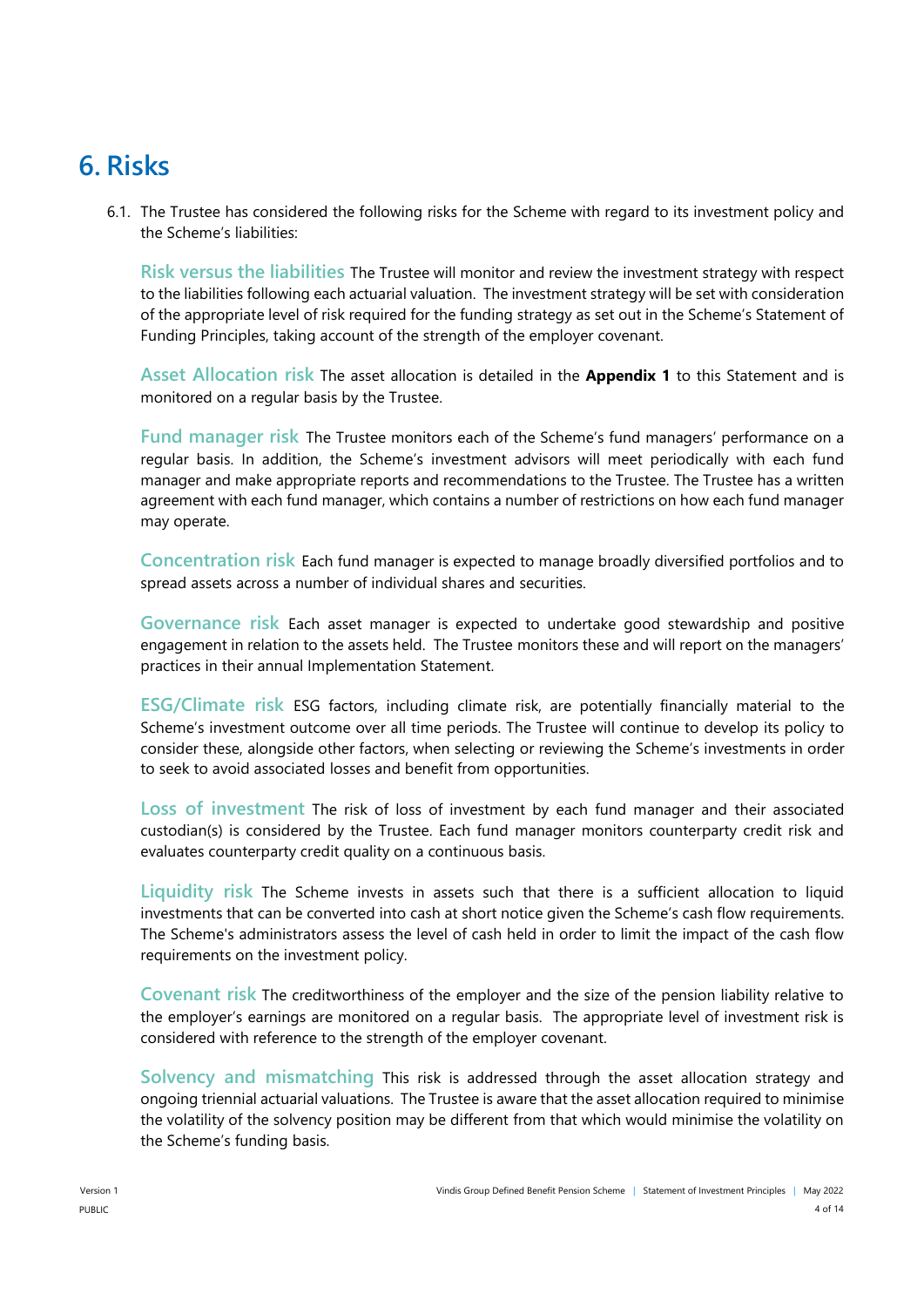**Currency risk** The Scheme's liabilities are denominated in sterling. The Scheme may gain exposure to overseas currencies by investing in assets that are denominated in a foreign currency or via currency management.

## **7. Expected return on investments**

- 7.1. The Trustee has regard to the relative investment return and risk that each asset class is expected to provide. The Trustee is advised by their professional advisors on these matters, who they deem to be appropriately qualified experts. However, the day-to-day selection of investments is delegated to the fund managers.
- 7.2. The Trustee recognises the need to distinguish between nominal and real returns and to make appropriate allowance for inflation when making decisions and comparisons.
- 7.3. In considering the expected return from investments, the Trustee recognises that different asset classes have different long-term expected returns and expected volatilities relative to the liabilities.
- 7.4. Having established the investment strategy, the Trustee monitors the performance of each fund manager against an agreed benchmark as frequently as appropriate according to market conditions and the Scheme's funding position. The Scheme's investment advisors will meet periodically with each fund manager and produce appropriate reports and recommendations for the Trustee.

## **8. Realisation of investments**

- 8.1. The Trustee has delegated the responsibility for buying and selling investments to the fund managers. The Trustee has considered the risk of liquidity as referred to above.
- 8.2. Ultimately, the investments will all have to be sold when the Scheme's life comes to an end. In this situation, the Trustee is aware of the fact that the realisable value of some investments, were there to be a forced sale, might be lower than the market value shown in the Scheme accounts.

# **9. Environmental, Social and Governance factors, the exercise of voting rights, and engagement activities**

9.1. The Trustee has set policies in relation to these matters. These are set out in **Appendix 2.**

## **10. Agreement**

10.1.This statement was agreed by the Trustee, and replaces any previous statements. Copies of this statement and any subsequent amendments will be made available to the employer, the fund managers, the actuary and the Scheme auditor upon request.

#### **Approved by Independent Trustee Services Ltd on 31 May 2022**

#### **On behalf of the Vindis Group Defined Benefit Pension Scheme**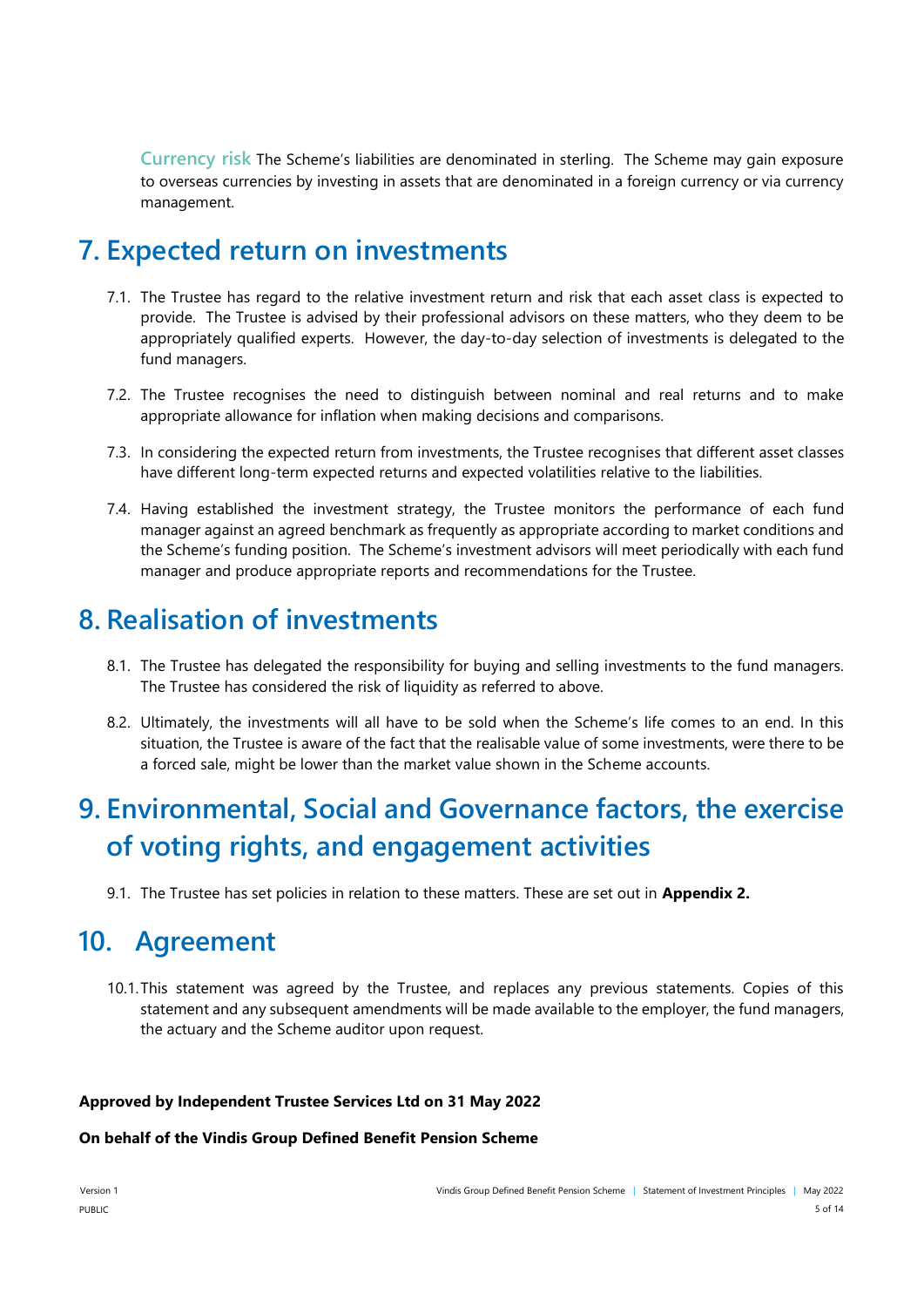# **Appendix 1 Note on investment policy of the Scheme as at March 2022 in relation to the current Statement of Investment Principles**

### **Choosing investments**

The Trustee has appointed Legal & General Investment Management Limited to carry out the day-to-day investment of the fund. The fund manager is authorised and regulated by the Financial Conduct Authority.

The Trustee has appointed Barnett Waddingham LLP to advise on investment matters. The Trustee has fee arrangements in place with their investment manager and their investment advisers.

### **Kinds of investments to be held**

The Trustee has considered all asset classes and the Scheme has gained exposure to a range of asset classes, including (but not limited to):

- UK Equities;
- Overseas Equities;
- Fixed interest government bonds;
- Index-linked government bonds;
- Corporate bonds;
- Derivatives:
- Cash;
- Alternatives.

### **The balance between different kinds of investment and rebalancing**

The asset allocation has been agreed after considering the Scheme's liability profile, funding position, expected return of the various asset classes and the need for diversification.

The investment benchmarks and objectives for each fund manager are given overleaf: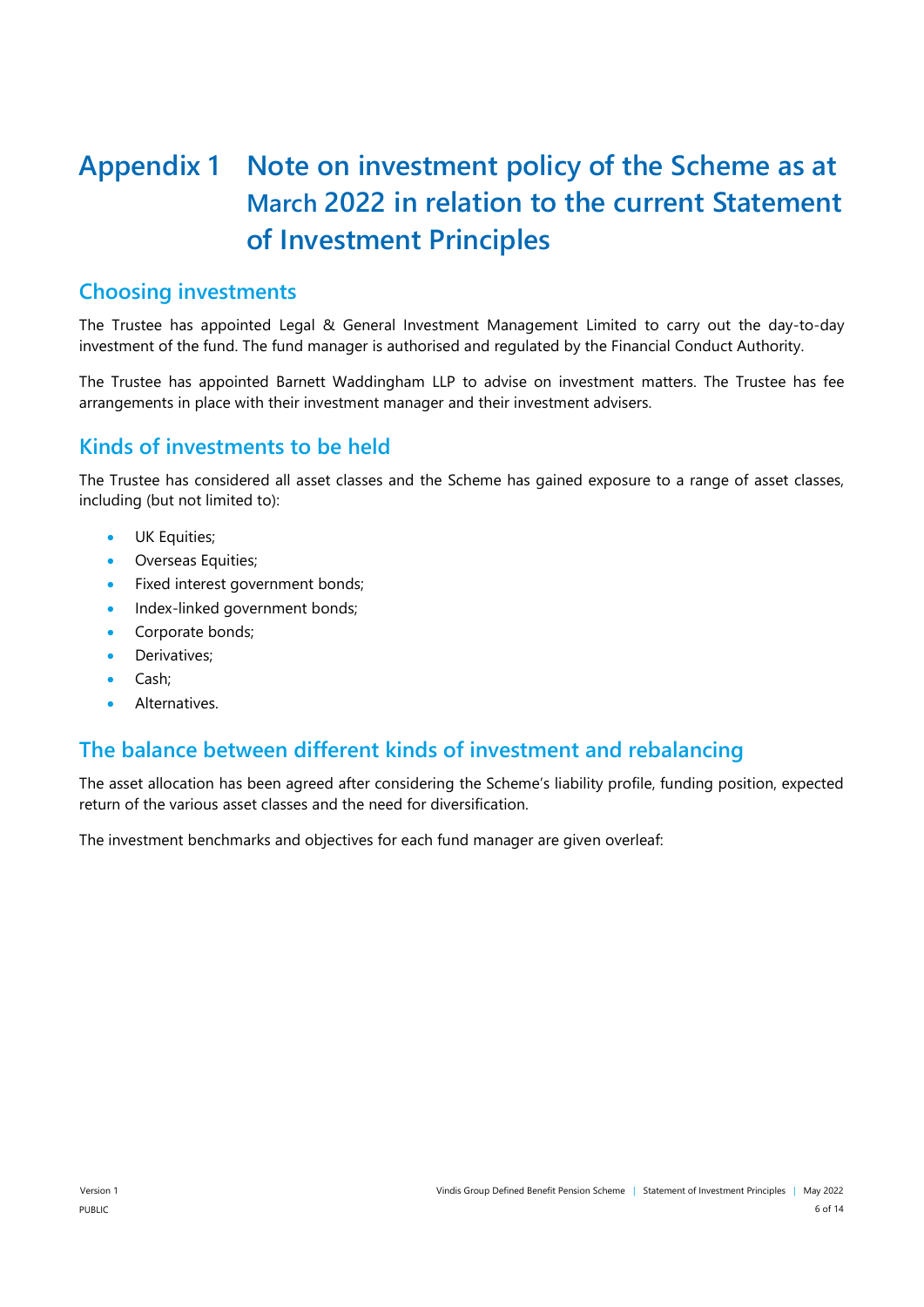| Legal & General                                                     | <b>Benchmark</b>                                                                               | <b>Objective (Gross of fees)</b>                                                                                 |  |
|---------------------------------------------------------------------|------------------------------------------------------------------------------------------------|------------------------------------------------------------------------------------------------------------------|--|
| UK Equity Index Fund                                                | FTSE All-Share Index                                                                           | The fund aims to track the total<br>return of the benchmark to within<br>$+/-$ 0.25% p.a. for two years in three |  |
| North America Equity Index Fund                                     | FTSE North America Index                                                                       |                                                                                                                  |  |
| North America Equity Index Fund -<br><b>GBP Hedged</b>              | FTSE North America Index - GBP<br>Hedged                                                       | The fund aims to track the total<br>return of the benchmark to within                                            |  |
| Europe (ex UK) Equity Index Fund                                    | FTSE Developed Europe ex UK<br>Index                                                           |                                                                                                                  |  |
| Europe (ex UK) Equity Index Fund -<br><b>GBP Hedged</b>             | FTSE Developed Europe ex UK<br>Index                                                           | +/- 0.5% p.a. for two years in three                                                                             |  |
| Japan Equity Index Fund                                             | FTSE Japan Index                                                                               |                                                                                                                  |  |
| Japan Equity Index Fund - GBP<br>Hedged                             | FTSE Japan Index - GBP Hedged                                                                  |                                                                                                                  |  |
| Asia Pacific (ex Japan) Developed<br>Equity Index Fund              | FTSE Developed Asia Pacific ex<br>Japan Index                                                  | The fund aims to track the total                                                                                 |  |
| Asia Pacific (ex Japan) Developed<br>Equity Index Fund - GBP Hedged | FTSE Developed Asia Pacific ex<br>Japan Index - GBP Hedged                                     | return of the benchmark to within<br>$+/-$ 0.75% p.a. for two years in three                                     |  |
| World Emerging Markets Equity Index<br>Fund                         | FTSE Emerging Index                                                                            | The fund aims to track the total<br>return of the benchmark to within<br>+/- 1.5% p.a. for two years in three    |  |
| Absolute Return Bond Fund                                           | ICE BofAML GBP 3m Deposit<br>Offered Rate Constant Maturity<br>Index                           | The fund aims to outperform the<br>benchmark by 1.50% p.a. over a<br>rolling three year period                   |  |
| Absolute Return Bond Plus Fund -<br><b>GBP Hedged</b>               | ICE BofAML USD 3m Deposit<br><b>Offered Rate Constant Maturity</b><br><b>TR</b>                | The fund aims to outperform the<br>benchmark by 3.50% p.a. over a<br>rolling three year period                   |  |
| Dynamic Diversified Fund                                            | <b>BoE Base Rate</b>                                                                           | The fund aims to outperform the<br>benchmark by 4.5% p.a. over a full<br>market cycle.                           |  |
| LDI Matching Core Funds                                             | A custom liability benchmark<br>which replicates the liability<br>profile of a general pension | To control the interest rate and<br>inflation exposure relative to the<br>agreed portfolio                       |  |
| <b>Sterling Liquidity Fund</b>                                      | SONIA                                                                                          | To produce diversified exposure and<br>a competitive return in relation to<br>the benchmark                      |  |

The performance of the fund manager will be monitored as frequently as the Trustee considers appropriate in light of the prevailing circumstances. The monitoring takes into account both short term and long-term performance.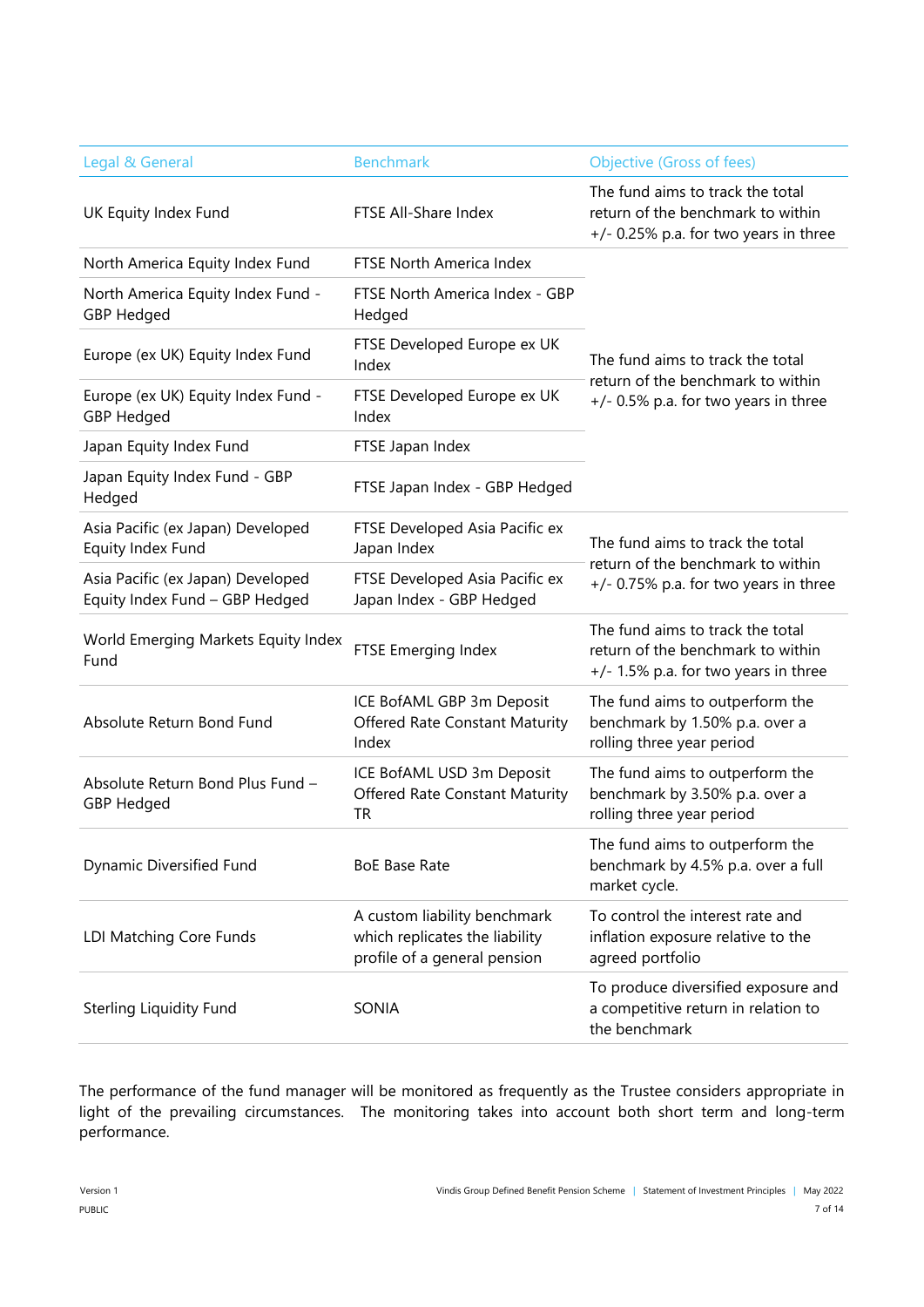The Scheme has a strategic asset allocation as set out in the table below. The Trustee recognises that the asset allocation of investments in different asset classes will vary over time as a result of market movements. The Trustee seeks to maintain a balance between maintaining the asset allocation in line with its benchmark and limiting the costs of rebalances. The Trustee will review the allocation between equities, LDI, cash, absolute return and diversified growth as frequently as they deem appropriate to determine whether rebalancing between asset classes is required. Typically, as the LDI portfolio is designed to broadly match the profile of the liabilities, no rebalancing will take place within the LDI portfolio:

| Legal & General                                       | <b>Allocation</b> |      |
|-------------------------------------------------------|-------------------|------|
| <b>Equities</b>                                       |                   | 15%  |
| <b>UK Equities</b>                                    | 25.0%             |      |
| North America Equities (unhedged)                     | 12.5%             |      |
| North America Equities (hedged)                       | 12.5%             |      |
| Europe (ex UK) Equities (unhedged)                    | 10.0%             |      |
| Europe (ex UK) Equities (hedged)                      | 10.0%             |      |
| Japan Equities (unhedged)                             | 5.0%              |      |
| Japan Equities (unhedged)                             | 5.0%              |      |
| Asia Pacific (ex Japan) Developed Equities (unhedged) | 5.0%              |      |
| Asia Pacific (ex Japan) Developed Equities (hedged)   | 5.0%              |      |
| World Emerging Markets Equities                       | 10.0%             |      |
| <b>LDI</b>                                            |                   | 30%  |
| LDI Matching Core Funds                               | 100%              |      |
| <b>Bond Funds</b>                                     |                   | 30%  |
| Absolute Return Bond Fund                             | 66.7%             |      |
| Absolute Return Bond Plus Fund (hedged)               | 33.3%             |      |
| <b>Diversified Growth</b>                             |                   | 25%  |
| Dynamic Diversified Fund                              | 100%              |      |
| Total                                                 |                   | 100% |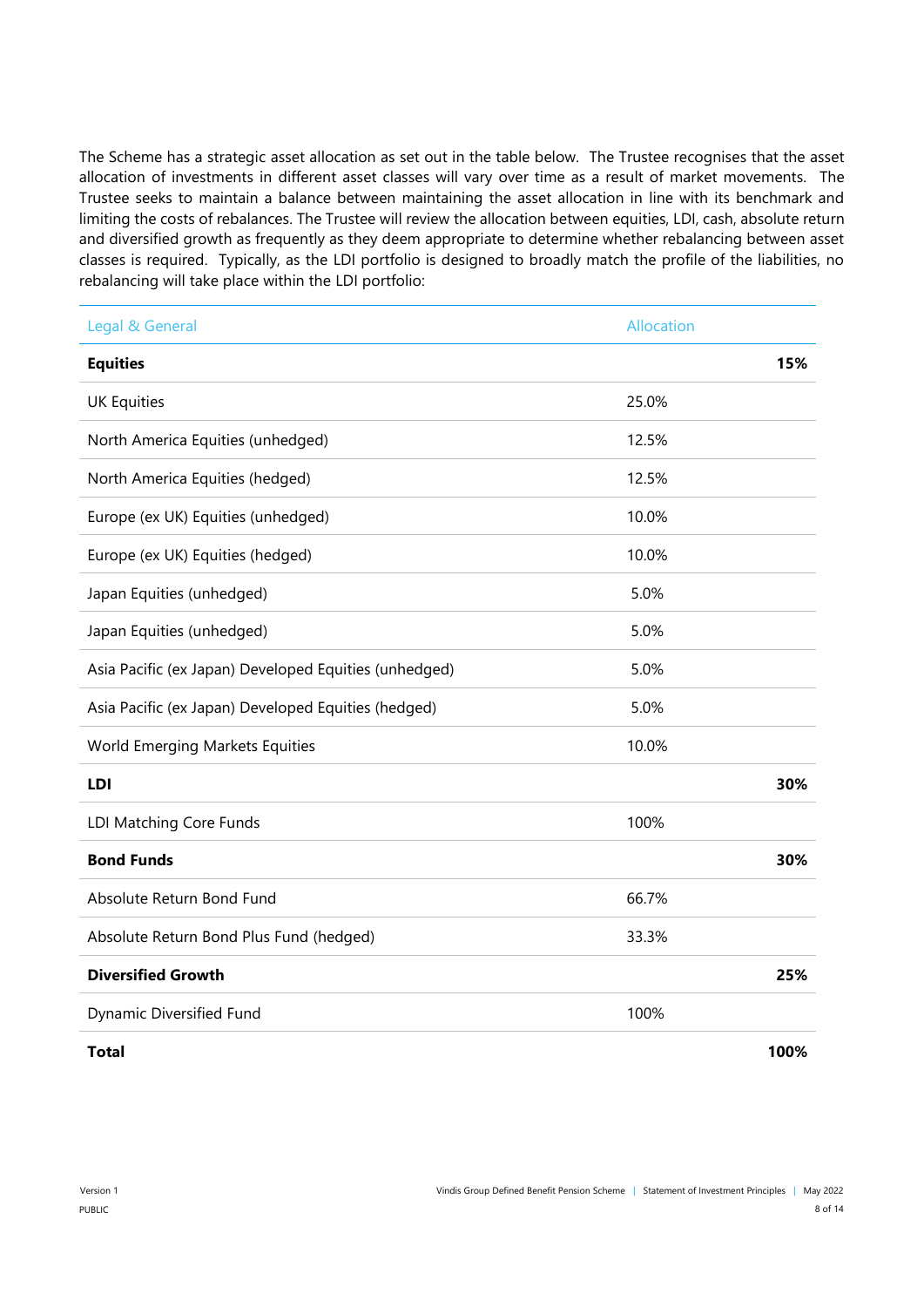## **Investment of new money**

New money is usually invested to rebalance the overall asset allocation towards its long-term strategic asset allocation.

## **Realisation of investments**

The Scheme's cash flow requirements are partly to be met by the Principal Employer's contributions where such contributions are payable; and by carrying out disinvestments, usually made so as to move the overall asset allocation in line with its long-term strategic asset allocation.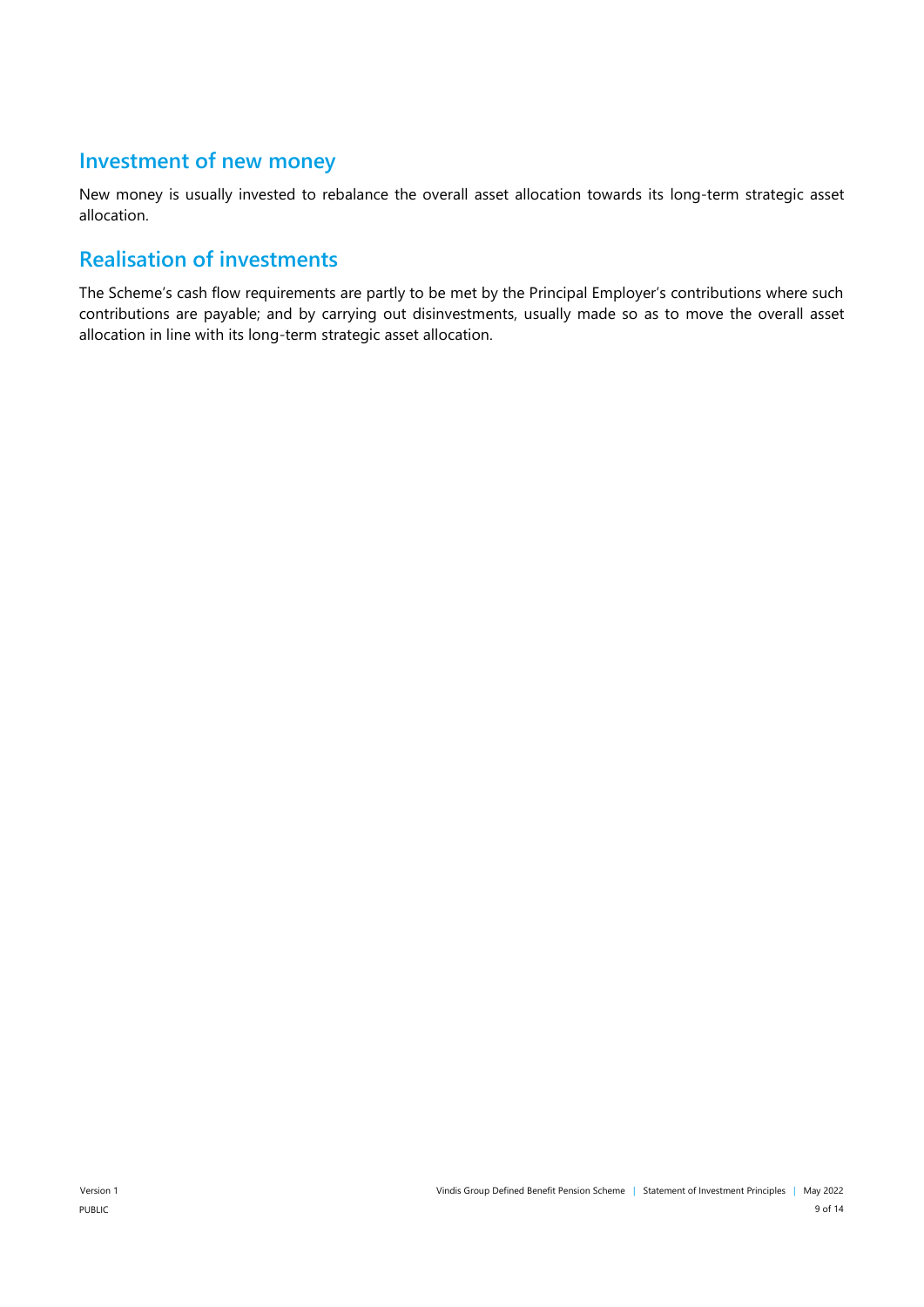## **Appendix 2 Note on financially material considerations, the exercise of voting rights, engagement activities, and non-financial matters**

## **Policy on financially material considerations**

The Trustee has received information from its investment advisors on the financial materiality of Environmental, Social and Governance considerations, which include climate change (hereafter referred to as "ESG issues"). The Trustee has considered the findings from this in forming their views on the financial materiality of ESG issues where they apply to the Scheme's current investments.

The Trustee believes that ESG considerations have the potential to have a financially material impact on the Scheme's investments. The Trustee takes these factors into account when selecting or reviewing investments, but they will not necessarily take precedence over other financially material factors such as (but not limited to) historical performance or fees.

Given the maturity profile of the Scheme and the objective to fund member benefits as they fall due, the Trustee has a long-term time horizon over which they take into account the financial materiality of ESG issues. The Trustee is also cognisant of the different investment timeframes that may apply to investments. The Trustee believes that ESG issues may have a greater impact over a longer timeframe (compared to investments that are held for a shorter timeframe) as the financial materiality of such issues will have a greater impact over a longer timeframe.

The Trustee appreciates that the method of incorporating ESG within an investment strategy and process will differ between asset classes. The Trustee notes that ESG issues are one of a number of factors that affect the Scheme's investments and need to be considered in a proportionate manner. A high-level summary of the Trustee's views on ESG integration within each asset class the Scheme invests in is outlined below:

**Passive equities** – the Trustee accepts that when investing passively in equity index tracker funds, the manager cannot choose which stocks to select, retain or realise. However, the Trustee believes that positive engagement on ESG issues can lead to improved risk-adjusted returns. Therefore, the Trustee looks to the passive equity manager to positively engage with companies where there is scope to improve the way ESG issues are taken into account when running the company, as well as exercising voting rights (see below).

**Liability Driven Investments and Sterling Liquidity** – the Trustee believes there is often less scope for ESG issues to improve risk-adjusted returns in these asset classes because of:

- the high level of exposure to government bonds within the Scheme's LDI holdings;
- the short-term nature of the assets within money market funds.

However, it is worth noting that when transacting in LDI and money market funds, the Trustee requires due diligence is undertaken to assess the credit worthiness of the counterparty both initially and ongoing, whilst at the same time looking to achieve best execution. The Trustee expects this to be more relevant for longer term trades compared to shorter term trades and should incorporate ESG factors where these assist with the credit worthiness assessment.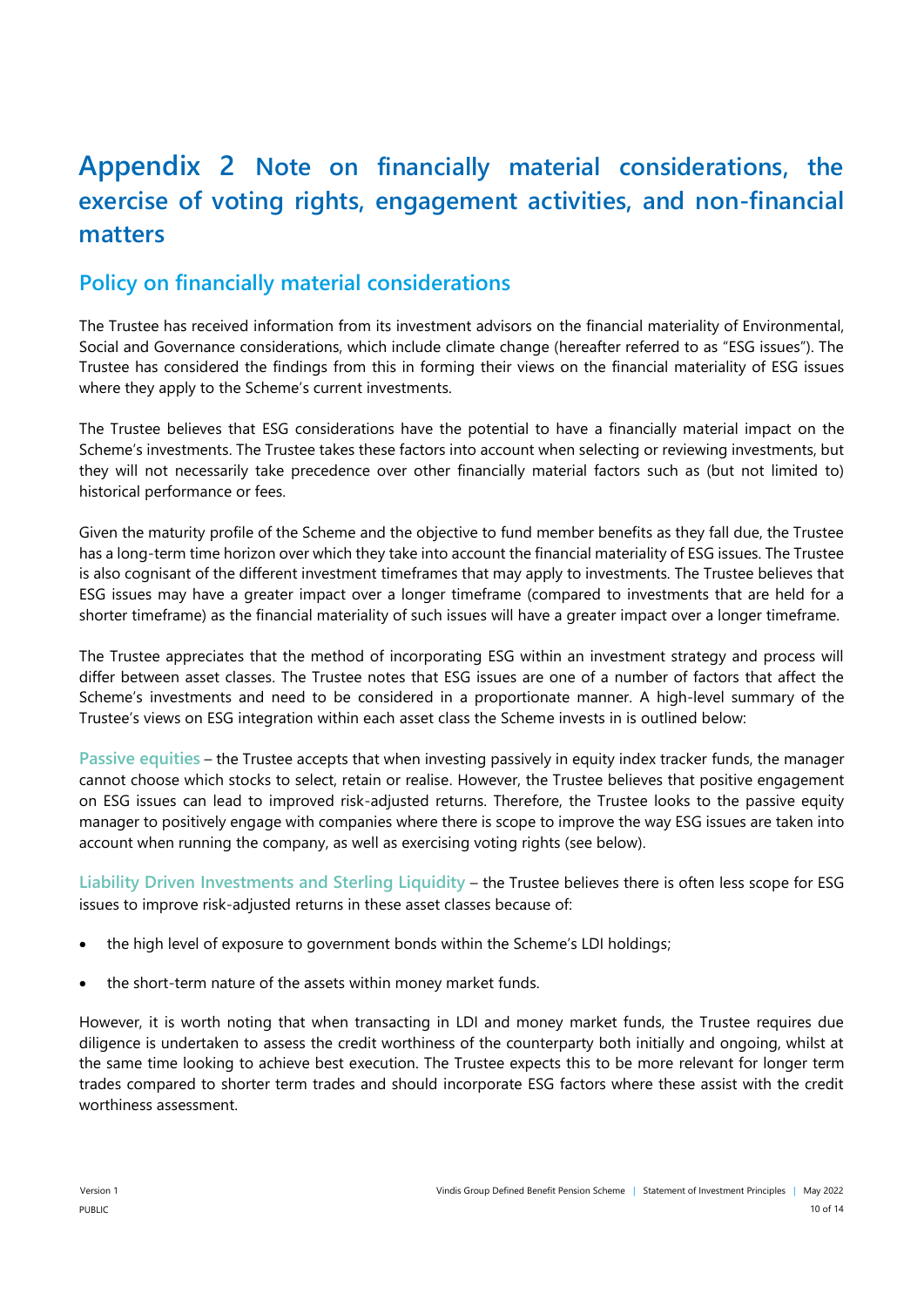**Multi-asset funds** – the Trustee believes that ESG issues can be financially material to the risk-adjusted returns achieved by the Scheme's multi-asset fund manager. The investment process of the manager should take ESG into account (where relevant) in the selection, retention and realisation of investments. The Trustee also supports engagement activities and, where relevant, the exercise of rights attaching to the investments by the Scheme's multi-asset fund manager. The approach and level of ESG integration may differ depending on the nature of the fund and the types of underlying investments made. The longer the timeframe of investment, the more relevant issues such as climate change are expected to be for risk-adjusted returns. Further to this, the process for incorporating ESG issues should be consistent with, and proportionate to, the rest of the investment process.

**Absolute Return Funds** – The Trustee believes ESG issues should be considered in a manager's investment process as they can have the ability to materially impact risk-adjusted returns. The Trustee recognises that fixed income assets do not include voting rights, however, support engagement from their manager to identify ESG risks and opportunities, and engage where appropriate as part of their investment process (i.e. in selecting, retaining or realising underlying assets). The approach and level of ESG integration may differ depending on the nature of the fund and the types of underlying investments made. The longer the timeframe of investment, the more relevant issues such as climate change are expected to be for risk-adjusted returns. Further to this, the process for incorporating ESG issues should be consistent with, and proportionate to, the rest of the investment process.

The Trustee is comfortable that the funds currently invested in by the Scheme are managed in accordance with their views on financially material factors, as set out above, when considered at an overall strategy level. This position is monitored periodically. Each of the Scheme's fund managers will ultimately act in the best interest of the Scheme's assets to maximise returns for a given level of risk.

## **Policy for taking into account non-financial matters**

The Trustee does not take account of non-financial matters (such as members' ethical views) when setting the investment strategy.

## **Policy on the exercise of voting rights and engagement activities**

Stewardship encompasses the exercise of rights (including voting rights) attaching to the Scheme's investments, and the engagement by and with investment managers. The Trustee believes that good stewardship and positive engagement can lead to improved governance and better risk-adjusted returns.

The Scheme currently invests in pooled investment funds only. The Trustee's policy is to delegate responsibility for the exercising of rights (including voting rights) attached to investments to the relevant fund managers. The manager is expected to exercise voting privileges (where applicable) with the objective of preserving and enhancing long-term shareholder value. The Trustee also expects the manager to engage with companies in which they invest in relation to ESG matters where relevant.

The Scheme's current equity manager, LGIM, is a large long-term investor and engages with companies (including those in the indices that the Scheme invests in) on matters including wider ESG factors and climate change on a regular basis.

The Trustee is comfortable (based on information provided by the investment consultant) that the fund managers' strategies and processes for exercising rights and conducting engagement activities are reasonable for the asset classes they are investing in.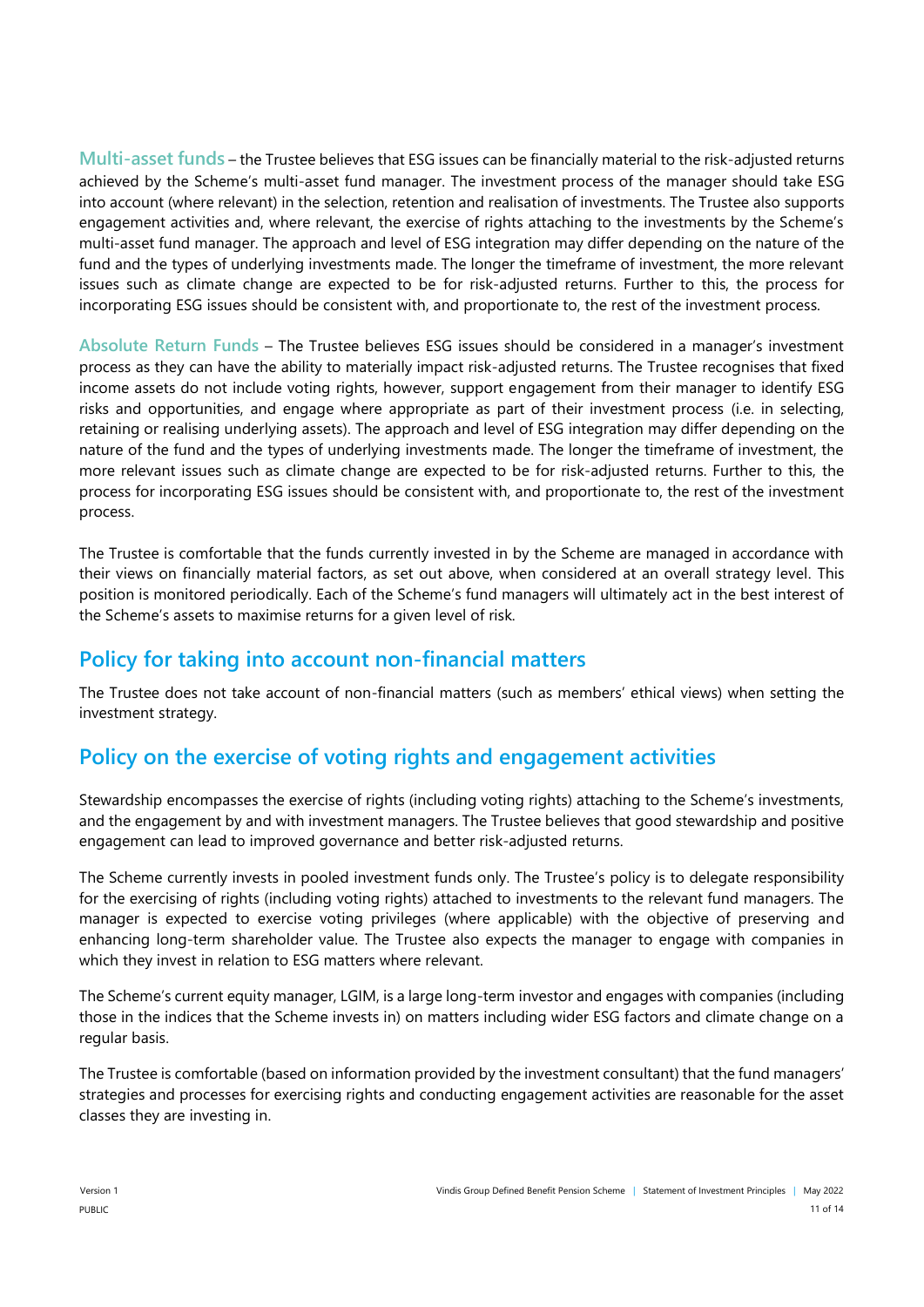Through their consultation with the Employer when setting this Statement of Investment Principles, the Trustee has made the Employer aware of their policy on ESG and climate related risks, how they intend to manage them and the importance that the pensions industry as a whole, and its regulators, place on them.

The Trustee receives reports from the investment manager on engagement and voting activities. This will be reviewed periodically. Should any issues emerge from this in relation to how the investment manager is engaging with companies (through the Trustee's review of these), the Trustee will discuss this with the manager, either directly or via their investment consultant. The Trustee will then decide on an appropriate action to take in light of this.

One option available is for the Trustee to replace the manager, however, any shortcomings in this area will not necessarily be seen as sufficient reason for replacement and will not necessarily take precedence over consideration of other factors.

The Trustee will consider ESG, voting and engagement issues when appointing and reviewing managers to ensure that they are appropriately taken into account given the asset class involved.

The Trustee will take into account whether the Scheme's investment managers are signatories to the PRI and UK Stewardship Code (or equivalent). The Scheme's current investment manager is a signatory to both of the above.

#### **Capital structure**

The Trustee acknowledges the importance of ESG and climate risk within their investment framework. When delegating investment decision making to their investment managers they provide their investment managers with a benchmark they expect the investment managers to either follow or outperform. The investment manager has discretion over where in an investee company's capital structure it invests (subject to the restrictions of the mandate) as an asset within a pooled fund.

The Trustee is firmly of the belief that ESG and climate risk considerations extend over the entirety of a company's corporate structure and activities, i.e. that they apply to equity, credit and property instruments or holdings. The Trustee also recognises that ESG and climate related issues are constantly evolving and along with them so too are the products available within the investment management industry to help manage these risks.

The Trustee considers it to be a part of their investment managers' roles to assess and monitor developments in the capital structure for each of the companies in which the managers invest on behalf of the Scheme or as part of the pooled fund in which the Scheme holds units.

The Trustee also considers it to be part of their investment managers' roles to assess and monitor how the companies in which they are investing are managing developments in ESG related issues, and in particular climate risk, across the relevant parts of the capital structure for each of the companies in which the managers invest on behalf of the Scheme. Where the Trustee uses pooled funds the Trustee expects the investment manager to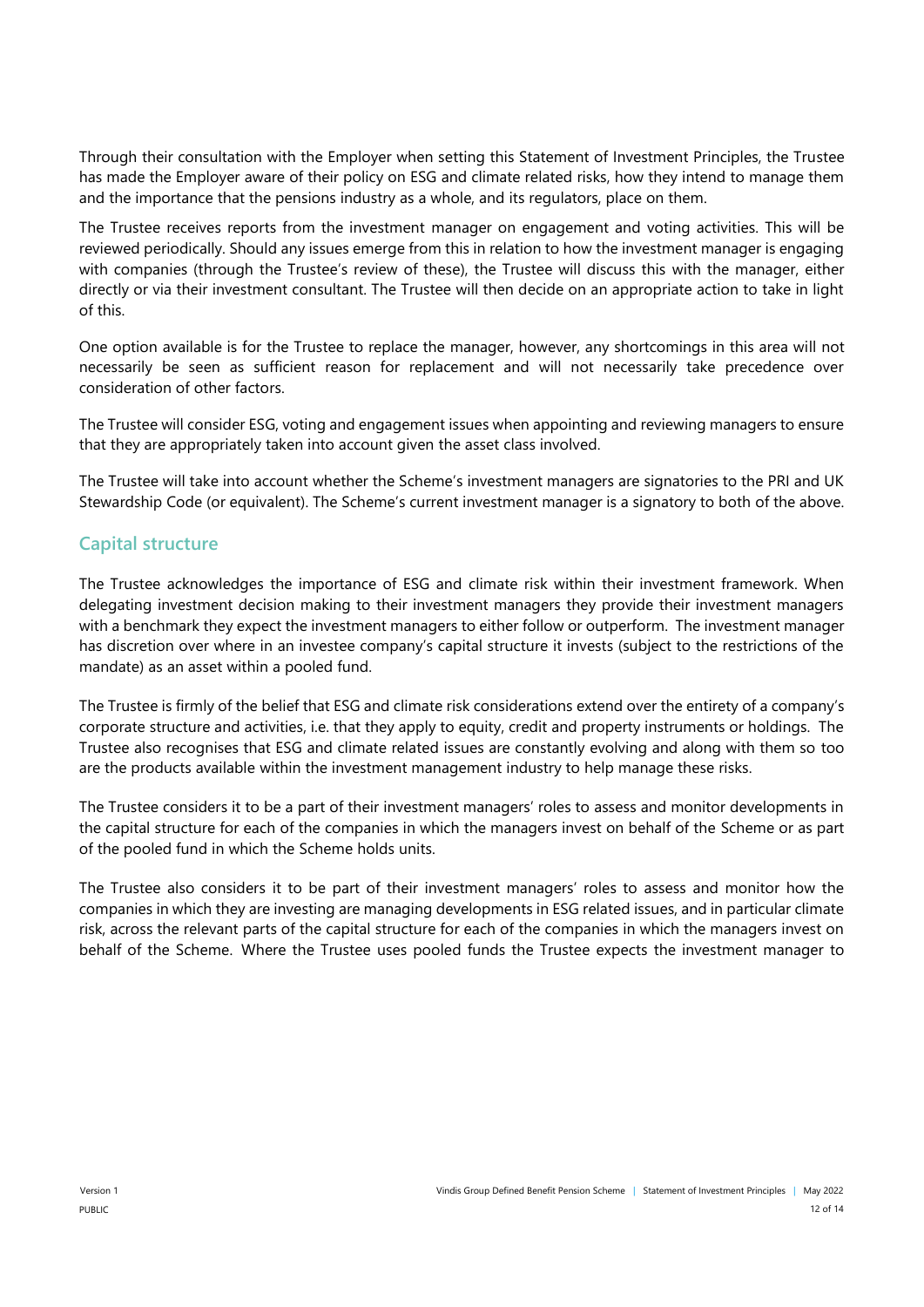employ the same degree of scrutiny. Should an investment manager be failing in these respects, this should be captured in the Scheme's regular performance monitoring.

#### **Conflicts of interest**

The Scheme's investment consultants, Barnett Waddingham, are independent and no arm of their business provides asset management services. This, and their FCA Regulated status, makes the Trustee confident that the investment manager recommendations they make are free from conflict of interest.

The Trustee expects all investment managers to have a conflict of interest policy in relation to their engagement and ongoing operations. In doing so the Trustee believes they have managed the potential for conflicts of interest in the appointment of the investment manager and conflicts of interest between the Trustee/investment manager and the investee companies.

## **Policy on arrangements with asset managers**

#### **Incentivising alignment with the Trustee's investment polices**

Prior to appointing an investment manager, the Trustee discusses the investment manager's benchmark and approach to the management of ESG and climate related risks with the Scheme's investment consultant, and how they are aligned with the Trustee's own investment aims, beliefs and constraints. When appointing an investment manager, in addition to considering the investment manager's investment philosophy, process and policies to establish how the manager intends to make the required investment returns, the Trustee also considers how ESG and climate risk are integrated into these. If the Trustee deems any aspect of these policies to be out of line with their own investment objectives for the part of the portfolio being considered, they will use another manager for the mandate.

The Trustee carries out a strategy review at least every three years where they assess the continuing relevance of the strategy in the context of the scheme and their aims, beliefs and constraints. The Trustee monitors the investment managers' approach to ESG and climate related risks on a periodic basis.

In the event that an investment manager ceases to meet the Trustee's desired aims, including the management of ESG and climate related risks, using the approach expected of them, their appointment will be terminated.

Investment manager ESG policies are reviewed in the context of best industry practice and feedback will be provided to the investment manager, if deemed necessary.

#### **Incentivising assessments based on medium to long term, financial and non-financial considerations**

The Trustee is mindful that the impact of ESG and climate change may have a long-term nature. However, the Trustee recognises that the potential for change in value as a result of ESG and climate risk may occur over a much shorter term than climate change itself. The Trustee has acknowledged this in their investment management arrangements.

When considering the management of objectives for an investment manager (including ESG and climate risk objectives), and then